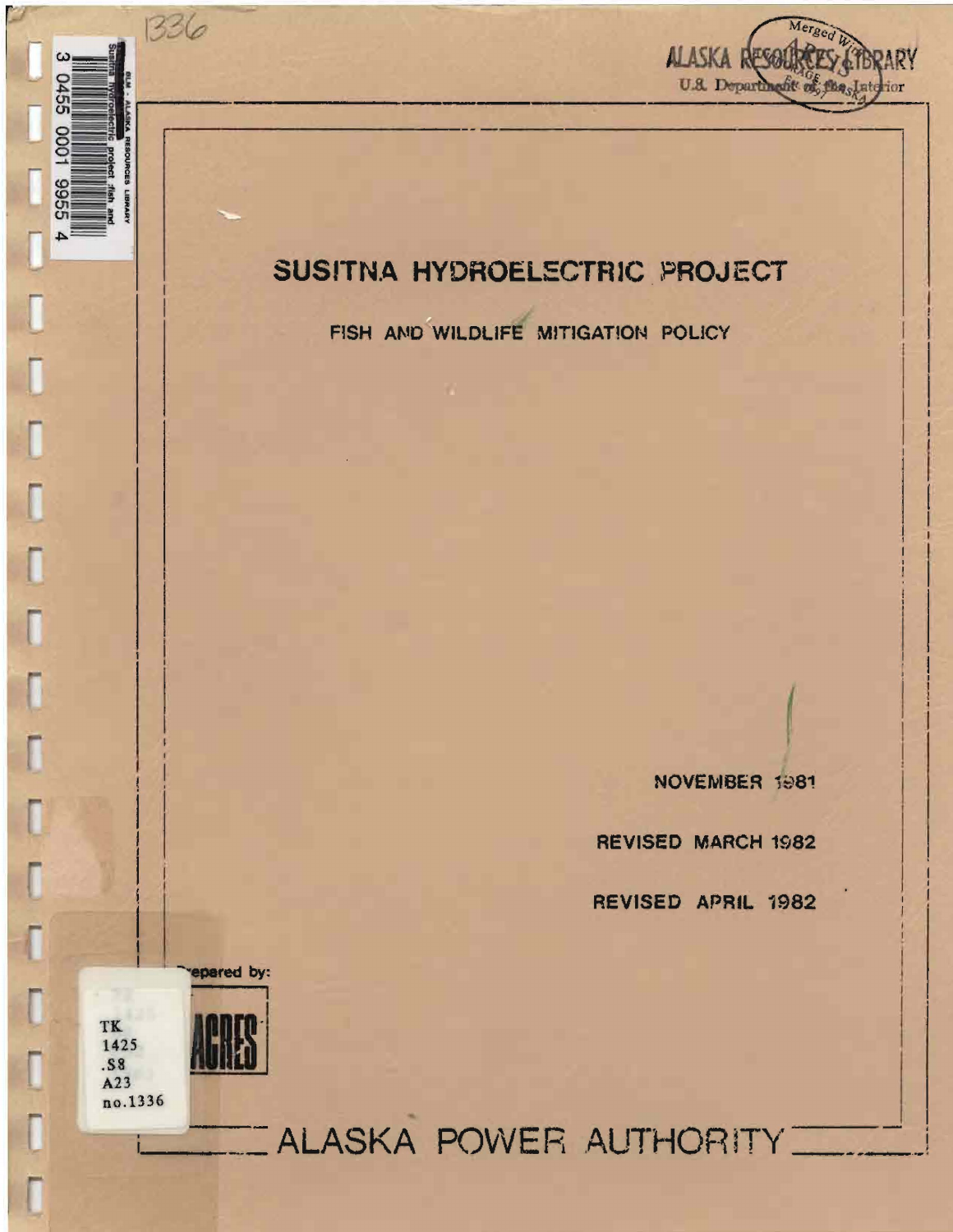## SUSITNA HYDROELECTRIC PROJECT

FISH AND WILDLIFE MITIGATION POLICY

NOVEMBER 1981

TK 1425  $.58$  $A23$ no. 1336

**ARLIS** 

Alaska Resources Library & Information Services Anchorage, Alaska

**REVISED MARCH 1982** 

REVISED APRIL 1982

Prepared by:



 $\widetilde{\Lambda}$ erged  $\widetilde{W_{ij}}$ **ALASA BRARY** U.S. Department of the  $\chi_{\rm{rerior}}$ 

ALASKA POWER AUTHORITY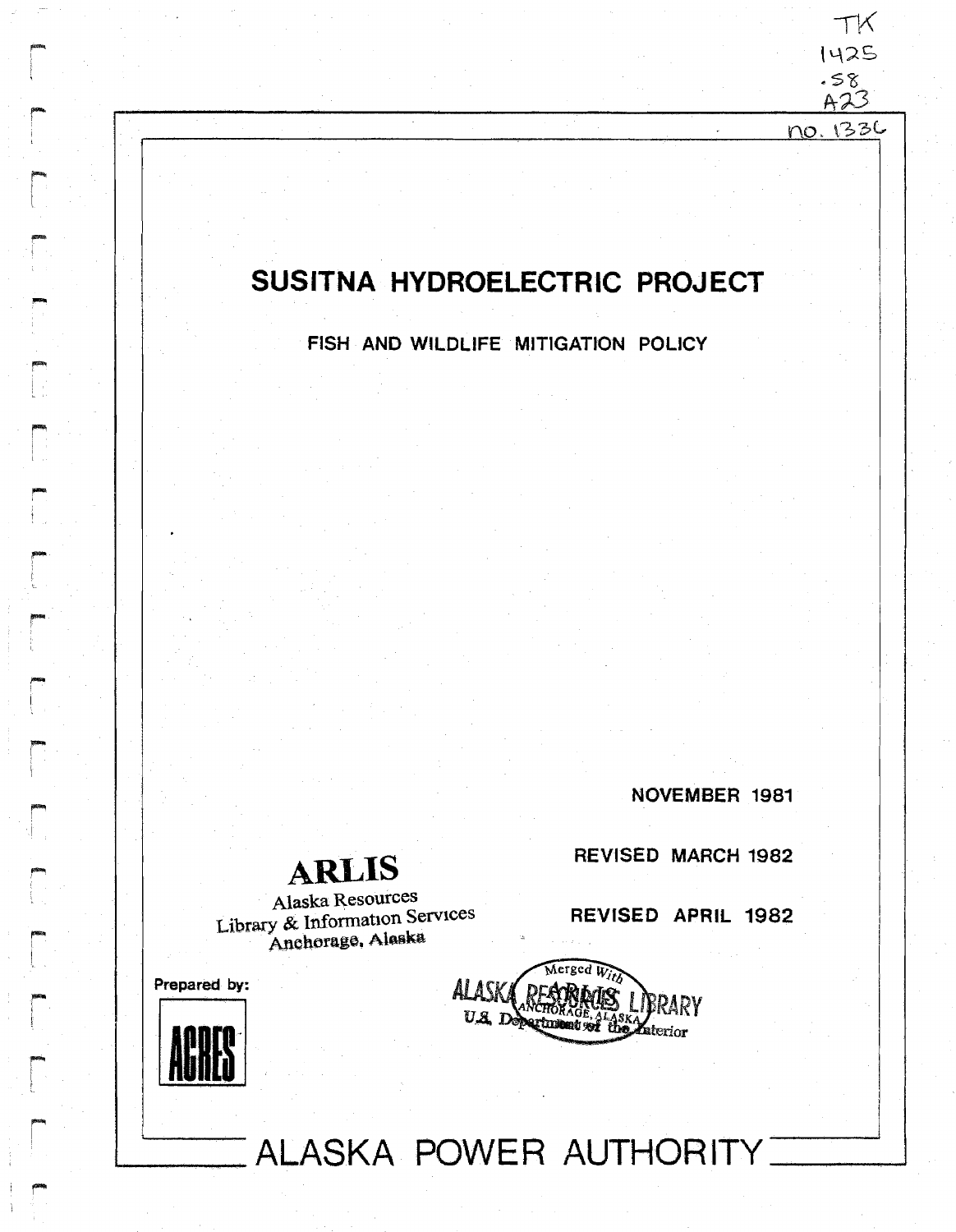# SUSITNA HYDROELECTRIC PROJECT<br>FISH AND WILDLIFE MITIGATION POLICY

NOVEMBER 1981 REVISED MARCH 1982 REVISED APRIL 1982

**ACATA** 

**ARLIS** 

Alaska Resources Library & Information Services Anchorage, Alaska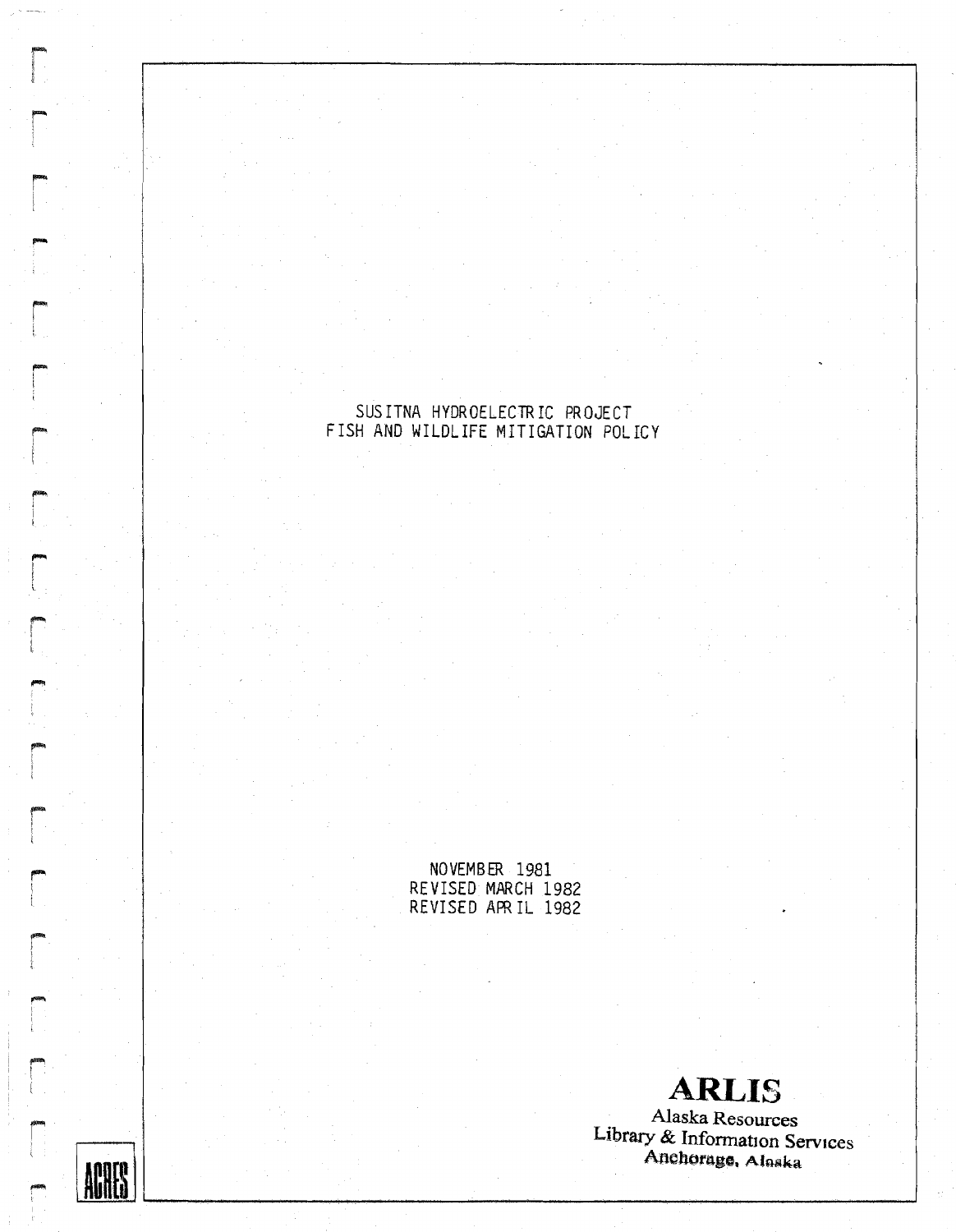### SUS ITNA HYDROELECTRIC PROJECT FISH AND WILDLIFE MITIGATION POLICY

#### INTRODUCTION  $1:$

The fish and wildlife mitigation aspects of the Susitna project have been addressed through a Fisheries Mitigation Core Group, a Wildlife Mitigation Core Group, and a Fish and Wildlife Mitigation Review Group. The two core groups consisted of staff members of Terrestrial Environmental Specialists, consultants with expertise in special areas (caribou, furbearers, anadromous fish, etc.), and a representative of the Alaska Department of Fish and Game. The purpose of the two core groups was to develop the technical specifics of the mitigation policy and plans.

The purpose of the Review Group is to review and comment on the results of the core groups. Agencies represented on the Mitigation Review Group are:

Alaska Department of Natural Resources, Alaska Department of Fish and Game, U.S. Fish and Wildlife Service, U.S. Environmental Protection Agency, U.S. Bureau of Land Management, and National Marine Fisheries Service.

A mandate of the Alaskan Power Authority (hereinafter called the Power Authority) charter is to develop supplies of electrical energy to meet the present and future needs of the state of Alaska. The Power Authority also recognizes the value of our natural resources and accepts the responsibility of insuring that the development of any new projects is as compatible as possible with the fish and wildlife resources of the state and the habitat that sustains them, and that the overall effects of any such projects will be beneficial to the state as a whole. In this regard, the Power Authority has prepared a Fisheries and Wildlife Mitigation Policy for the Susitna Hydroelectric Project as contained herein.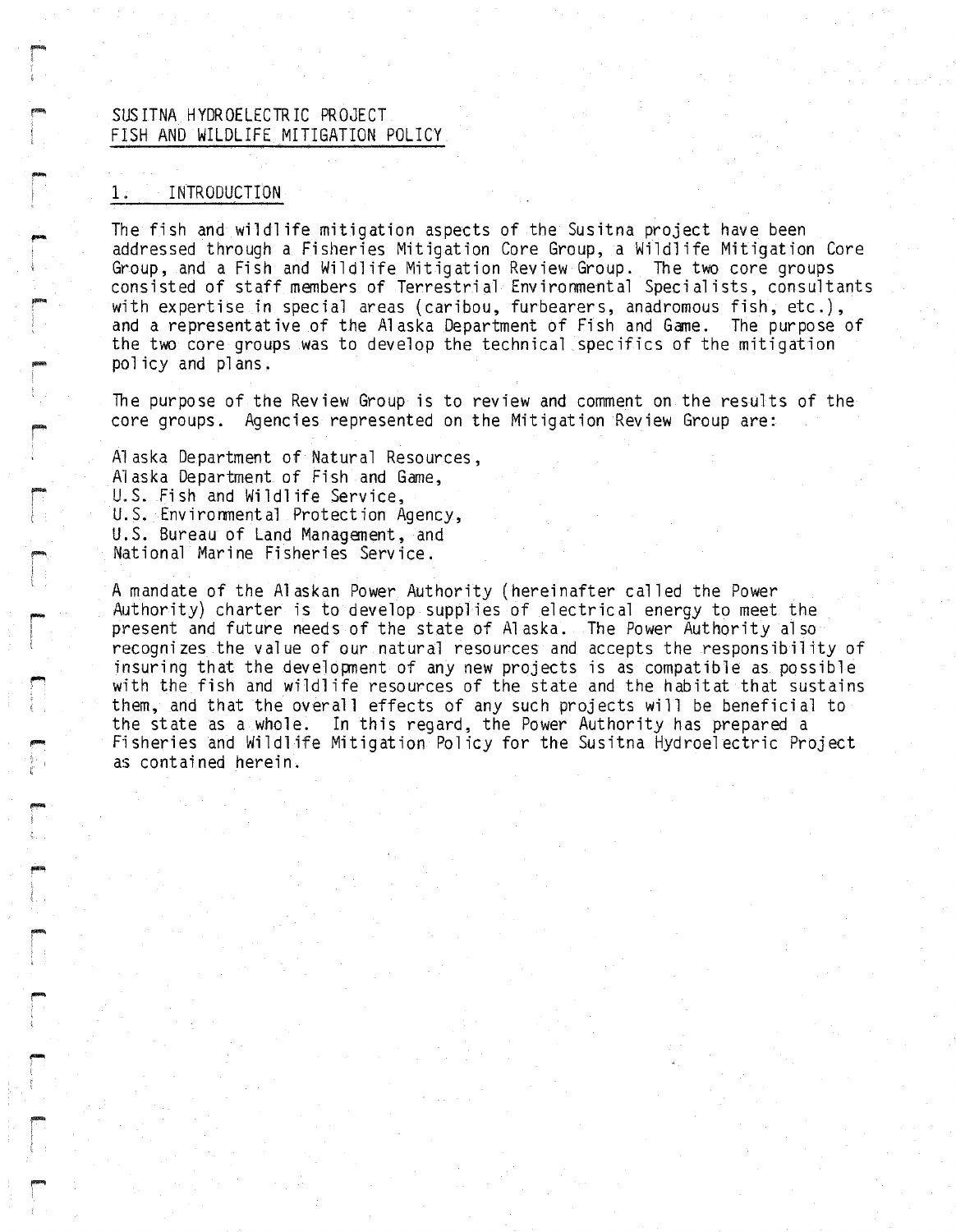#### 2. LEGAL MANDATES

-I

i""'" I |<br>|<br>! I

-,

r<br>|<br>|

in production. "'<br>}<br>{

-I !

-

There are numerous state and federal laws and regulations that specifically require mitigation planning. The mitigation policy and plans contained within this document are designed to comply with the collective and specific intent of these legal mandates. Following are the major laws or regulations that require the consideration and eventual implementation of mitigation efforts.

#### Protection of Fish and Game (AS 16.05.870)

The Al aska state 1aws pertaining to the disturbance of streams important to anadromous fish address the need to mitigate impacts on fish and game that may result from such action. The pertinent portion of item (c) from Section 16.05.870 reads as follows:

If the Commissioner determines to do so, he shall, in the letter of acknowl edgement, require the person or governmental agency to submit to him full pl ans and specifications of the proposed construction or work, complete plans and specifications for the proper protection of fish and game in connection with the construction work, or in connection with the use, and the approximate date the construction, work, or use will begin, and shall require the person or governmental agency to obtain written approval from him as to the sufficiency of the plans or specifications before the proposed construction or use is begun.

#### National Environmental Policy Act

The National Environmental Pol icy Act (NEPA) (42 USC 4321-4347) was designed to encourage the consideration of environmental concerns in the planning of federally controlled projects. Regulations pertaining to the implementation of NEPA have been issued by the Council on Environmental Quality (40 CFR 1500-1508; 43 FR 55990; corrected by 44 FR 873 Title 40, Chapter V, Part 1500). Items (e) and (f) under Section 1500.2 (Policy) of these regulations describe the responsibilities of federal agencies in regard to mitigation.

Federal agencies shall to the fullest extent possible:

- (e) Use the NEPA process to identify and assess the reasonable alternatives to proposed actions that will avoid or minimi ze adverse effects of these actions upon the qual ity of the human environment.
- (f) Use all practicable means, consistent with the requirenents of the Act and other essential considerations of national policy, to restore and enhance the quality of the human environment and avoid or minimize any possible adverse effects of their actions upoh the qual ity of the human enviroment.

#### Federal Energy Regulatory Commission

Federal Energy Regul atory Commission (FERC) regul ations al so refer directly to the need for mitigation actions on the part of the developers of hydroelectric<br>projects (18 CFR Part 4). The following reference is quoted from Section 4.41 of the Notice of Final Rulemaking as it appeared in the November 13, 1981,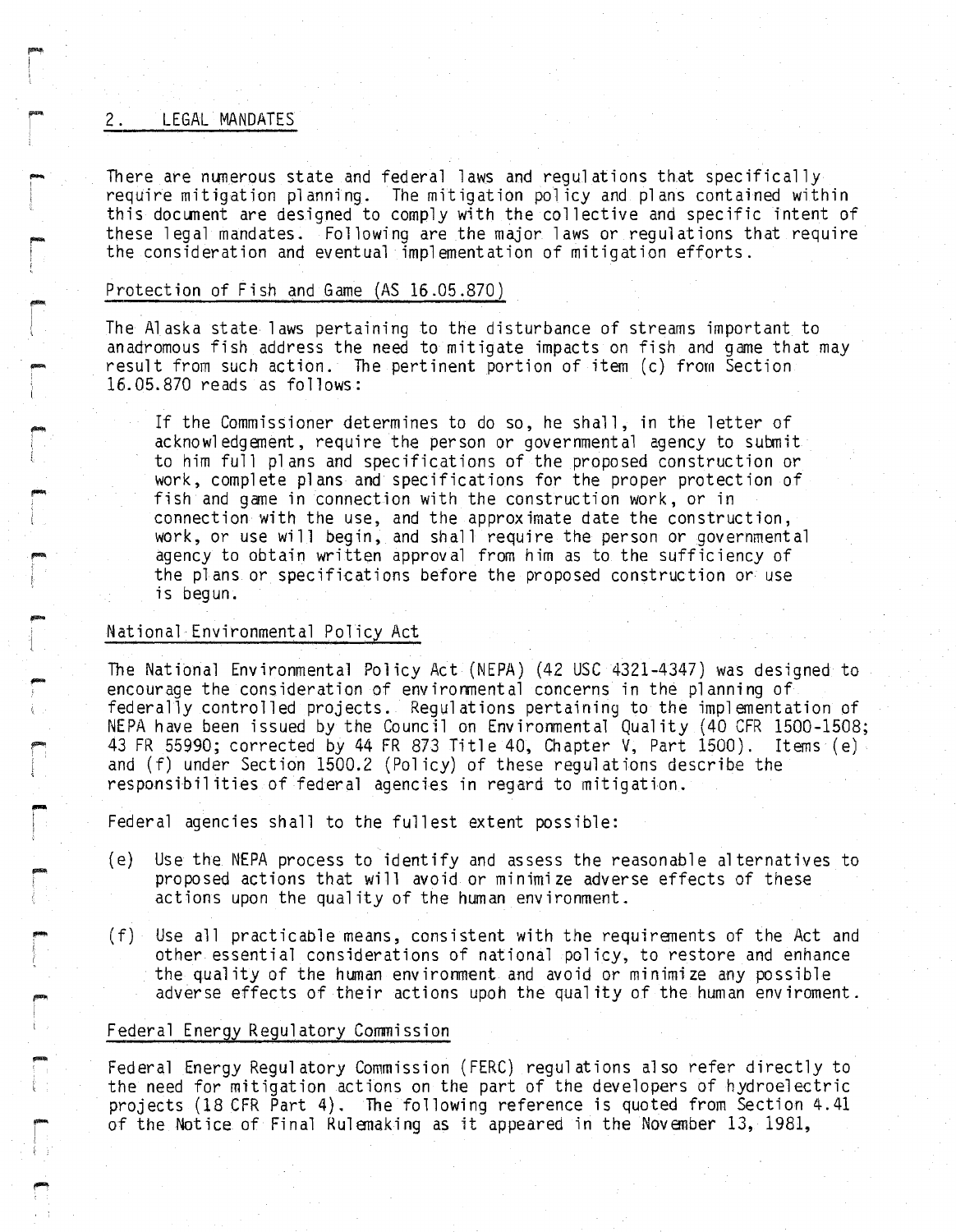issue of the Federal Register (46 FR 55926-55953) and adopted. Exhibit E of the proposed FERC regulations should include, among other information,

... <sup>a</sup> description of any measures or facilities recommended by state or federal agencies for the mitigation of impacts on fish, wildlife, and botanical resources, or for the protection or enhancement of these reso urces ....

The regulations go on to require details concerning mitigation including a description of measures and facilities, schedule, costs, and funding sources.

#### fiSh and Wildlife Coordination Act (915 USC 661-667)

**r** t

r

,.... I I

-

r<br>|<br>|

,- I i

rI

r-I <sup>I</sup> I

rI I

l" i

Item (a) of Section 662 of the Fish and Wildlife Coordination Act (FWCA) describes the role of the federal agencies in reviewing federally 1icensed water projects:

...such department or agency first shall consult with the United St ates Fish and Wildl ife Service, Department of the Interior, and with the head of the agency exercising administration over the wildlife resources of the particular State wherein the impoundment, diversion, or other control facility is to be constructed, with a view to conservation of wildlife resources by preventing loss of and damage to such resources as well as providing for the development and improvenent thereof in connection with such water-resource developnent. FERC will comply with the consultation provisions of the FWCA.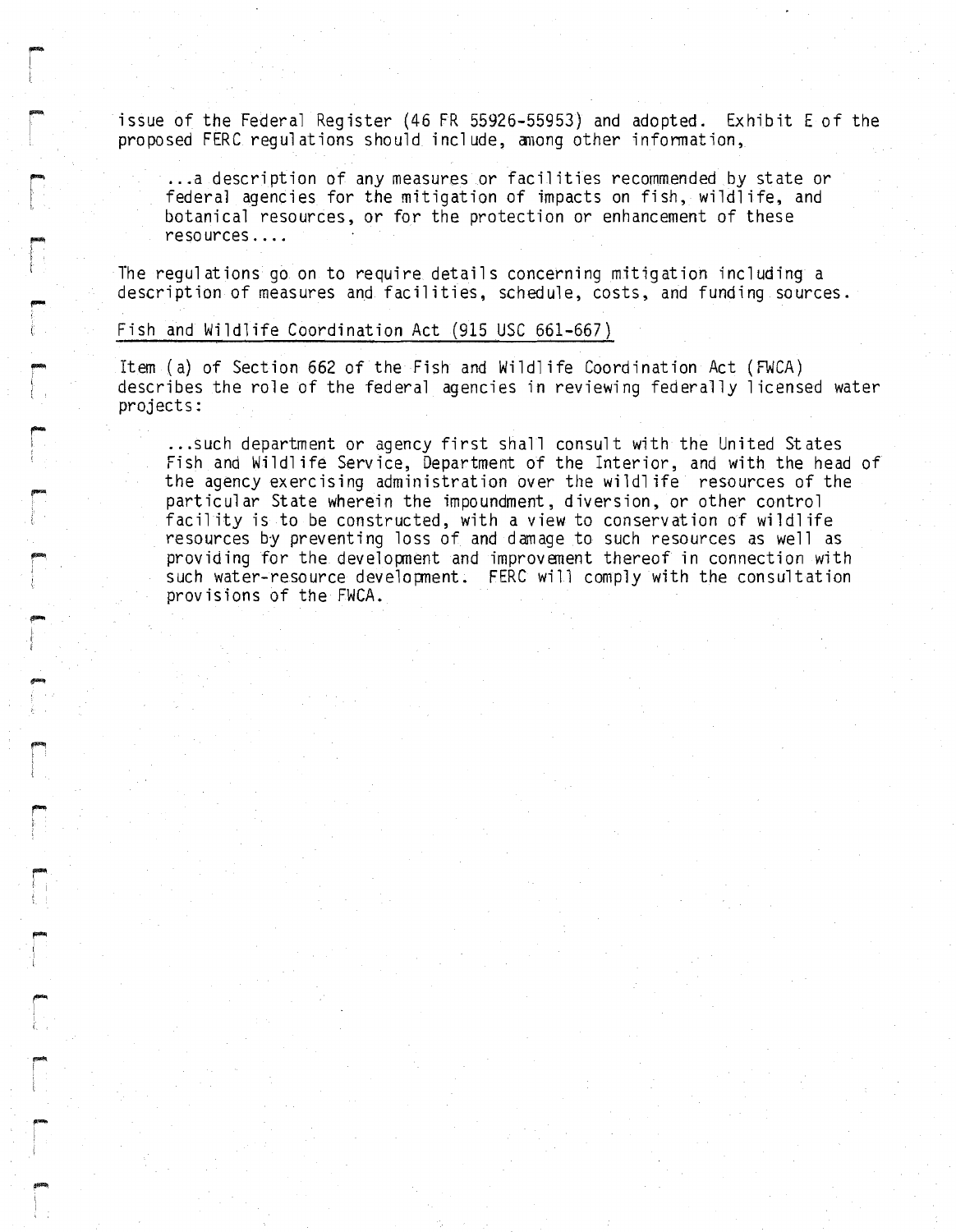#### 3. GENERAL POLICIES TO BE CARRIED OUT BY THE APPLICANT

#### 3.1 -Basic Intent of the Applicant

esta,<br>|<br>|-

 $\Gamma$ 

I

!""" , 1 i

I"'"  $\overline{\phantom{a}}$ 

-I

l

r<br>|<br>|  $\left\{ \right.$ 

r

....

r

r

-I

In fulfilling its mandate, an objective of the Power Authority is to mitigate the negative impacts of the Susitna Project on the fish and wildlife resources. This goal will be achieved through comprehensive pl anning during the early stages of project developnent and through a program of ongoing consultation with the appropriate resource agencies. Since the Power Authority real izes that highly coordinated planning will be necessary to achieve this goal, a decisionmaking methodology has been developed to provide a framework for addressing each impact and the mitigation options available. This methodology outline also identifies the process for resolving conflicts that may develop between the Power Authority and the resource agencies. The FERC will resolve any disputes wbich the agencies and the Power Authority cannot resolve. It is the intent of the Power Authority to negotiate directly and resolve conflicts with the concerned agencies.

The mitigation plan will be submitted by the Power Authority to the FERC as a component of the license appl ication. Prior to this, any draft mitigation plans will be submitted to resource agencies for formal review and comment. The final mitigation plan to be implemented will be stipulated by the FERC. The responsibility for implementation of the plan will be that of the Power Authority and will be carried out by the Power Authority or any other organization charged with managing the project as stipulated by the FERC.

#### 3.2 - Consultation with Natural Resources Agencies and the Public

In order to achieve the above-mentioned goals, it will be necessary to provide opportunities for the review and evaluation of concerns and recommendations from the public as well as federal and state agencies. During the early stages of planning, representatives of state and federal agencies will be encouraged to consult with the applicant and the applicant's representatives, as members of the Fish and Wildlife Mitigation Review Group. Additional review and evaluation of the mitigation plan will be provided through formal agency comments in response to state and/or federally administered licensing and permitting programs.

The Power Authority will consider all concerns expressed by members of the general public and regulatory agencies regarding the mitigation plan. Input general public and regulatory agencies regarding the mitigation plan. from the public will be given appropriate consideration in the decision-making process as it pertains to the direction of the mitigation effort and the selection of mitigation options.

#### 3.3 - Implementation of the Mitigation Plan

The responsibility for implementation of the mitigation plan rests with the Power Authority. Prior to implementing the plan, an agreement will be reached<br>as to the most efficient and effective manner in which to execute the plan. The as to the most efficient and effective manner in which to execute the plan. agreement will determine which organization will serve to carry out various portions of the pl an and will include stipulations to insure adherence to the accepted pl an.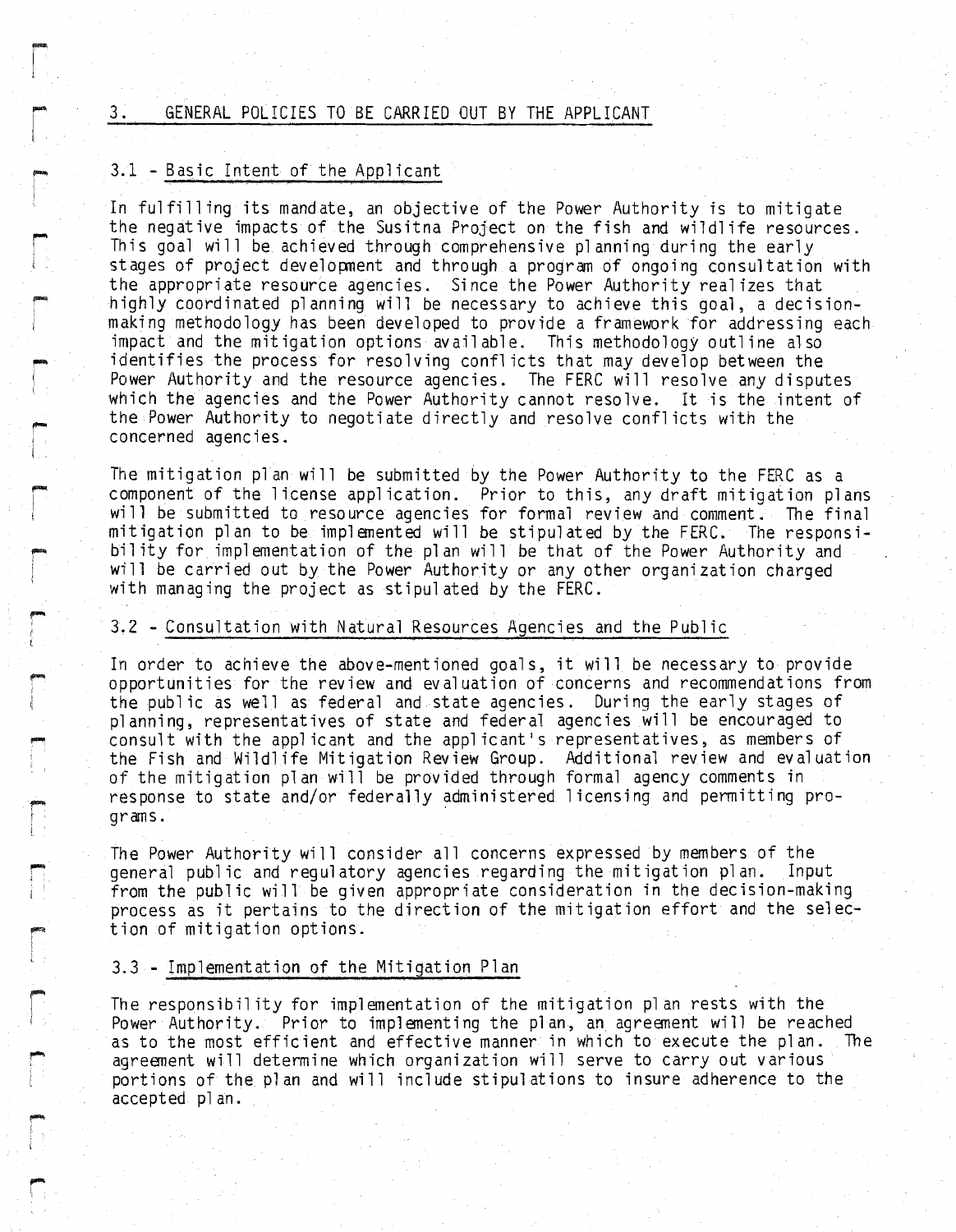The mitigation plan will include a brief statement of each impact issue, the technique or approach to be utilized to mitigate the impact, and the goal expected to be achieved through implementation of these actions.

With the realization that a mitigation monitoring team will be necessary to insure the proper and successful execution of the mitigation plan and to determine its effectiveness, part of the plan will detail the structure and responsibilities of such a monitoring body. The successful organization and<br>operation of a monitoring team will require both funding and commitments. These operation of a monitoring team will require both funding and commitments. matters will be resolved through negotiation leading to mutual agreement among the varinus involved parties after the mitigation plan is complete and the necessary level of resources can be more accurately defined.

#### 3.4 - Modification of the Mitigation Plan

'""" I

,.... i ! l

,~

-. !

. i

As part of the mitigation plan, a monitoring plan will be established, the purpose of which will be to monitor fish and wildlife populations during the construction and operation of the project to determine the effectiveness of the plan as well as to identify problems that were not anticipated during the initial preparation of the plan.

The mitigation plan will be sufficiently flexible so that, if data secured during the monitoring of fish and wildlife populations indicate that the mitigation effort should be modified, the mitigation plan can be adjusted accordingly. This may involve an increased effort in some areas where the original plan has proven ineffective, as well as a reduction of effort where impacts fai led to materialize as predicted. Any modifications to the mitigation plan proposed by the monitoring team will not be implemented without consultation with appropriate state and federal agencies and approval of FERC. It is the intent of the Power Authority to reach agreement with the resource agencies concerning modification of the plan prior to seeking FERC approval. The Power Authority will seek approval of the resource agencies, with FERC as the final arbitrator. The need for continuing this monitoring will be reviewed periodically. The monitoring program will be terminated when the mitigation goals described in the plan have been achieved or determined unachievable. Termination will be subject to FERC approval.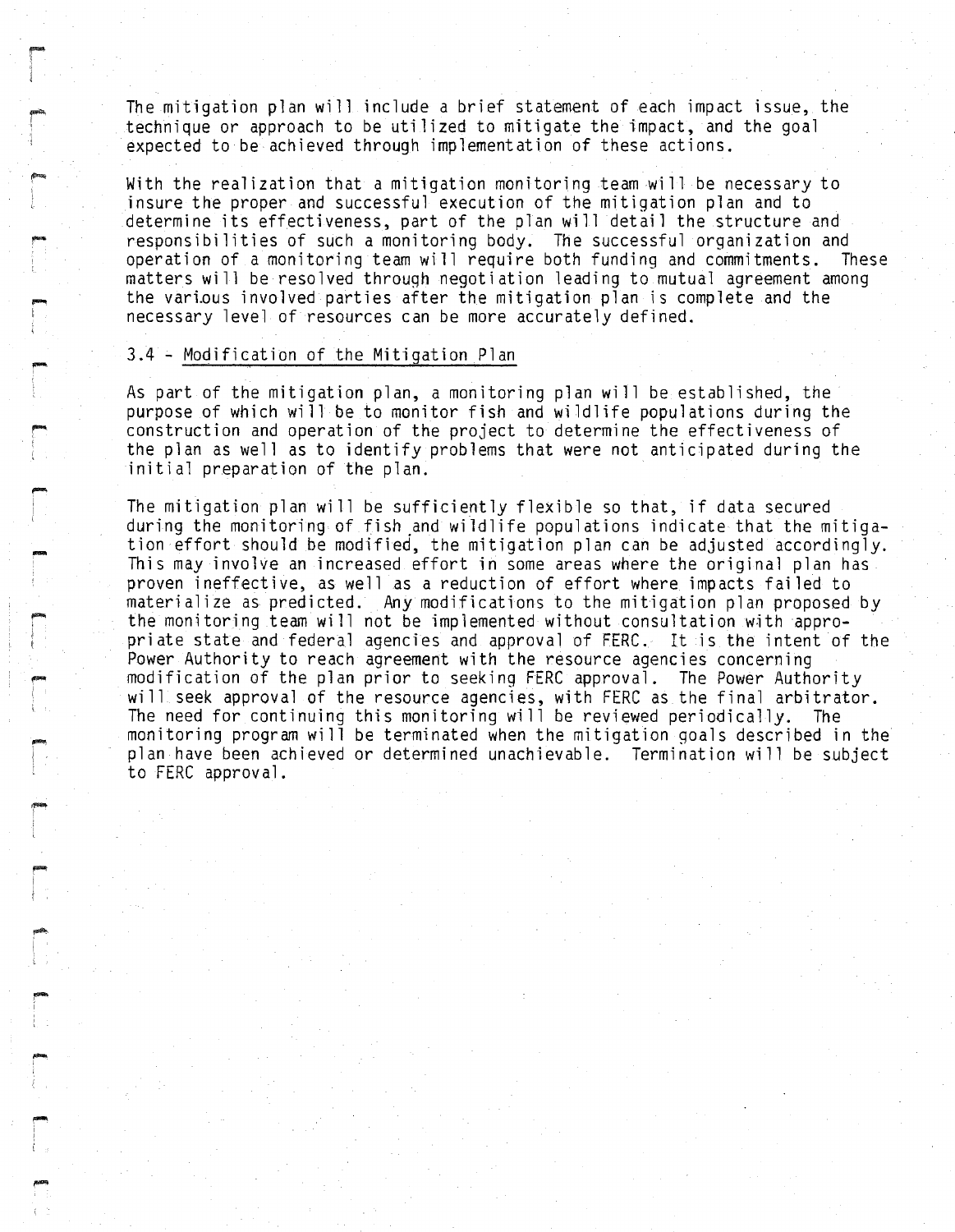#### 4. APPROACH TO DEVELOPING THE FISH AND WILDLIFE MITIGATION PLANS

r-I I

-

,....,

-

1"""

r<br>|<br>| j.<br>E

The development of the Susitna Fish and Wildlife Mitigation Plans will follow a logical step-by-step process. Figure 1 illustrates this process and identifies the major components of the process. Also identified in this figure are the organizations responsible for each step. The following discussion is based on Figure 1 and uses the numbers in the lower right corner of that figure for reference purposes.

The first step in the approach (Step 1) entails the identification of impacts that will occur as a result of the project. Each impacted resource and the nature and extent of the impact will be defined. The fish and wildlife resources will vary identification and may include a population, subpopulation, habitat type, or geographic area. The nature and degree of impact on each respective resource will be predicted to the greatest extent possible. This step will be the responsibility of the Core Group of the Mitigation Task Force.

Following the identification of impact issues, the Core Group will agree upon a logical order of priority for addressing the impact issues. This will include ranking resources in order of their importance. The ranking will take into consideration a variety of factors such as ecological value, comsumptive value, and nonconsumptive value. Other factors may be considered in the ranking if deemed necessary. The impact issues will also be considered in regard to the confidence associated with the impact prediction. In other words, those resources that will most certainly be impacted will be given priority over impact issues where there is less confidence in the impact's actually occurring. The result of this dual prioritization will be the application of mitigation planning efforts in a logical and effective manner. The results of the prioritization process will be reviewed by the Fish and Wildlife Mitigation Review Group. If additional impacts materialize, the plan will be modified as discussed in Section 3.4. This could also include a shift in the prioritization of impacts.

Step 2 is the option analysis procedure to be performed by the Core Group. The intent of this procedure is to consider each impact issue, starting with high priority issues, and reviewing all practicable mitigation options.

Mitigation for each impact issue will be considered according to the types and sequence identified by the CEQ (Figure 2). If a proposed form of mitigation is technically infeasible, only partially effective, or in conflict with other project objectives, additional options including project modification wi <sup>11</sup> be evaluated. All options considered will be evaluated and documented; this documentation will include an identification of the impact issue, mitigation options, and conflicts (if any) with project objectives. The result of this process will be an identification and evaluation of feasible mitigation options for each impact issue and a description of residual impacts.

Step 3 concerns the development of an acceptable mitigation plan. The feasible mitigation options identified through Step 2, and a description and explanation of those deemed infeasible, will be forwarded to the mitigation review group for informal agency review and comment. Any recommendations received from the review group will be considered by the Power Authority and the Core Group, prior to the preparation of draft fisheries and wildlife mitigation plans. These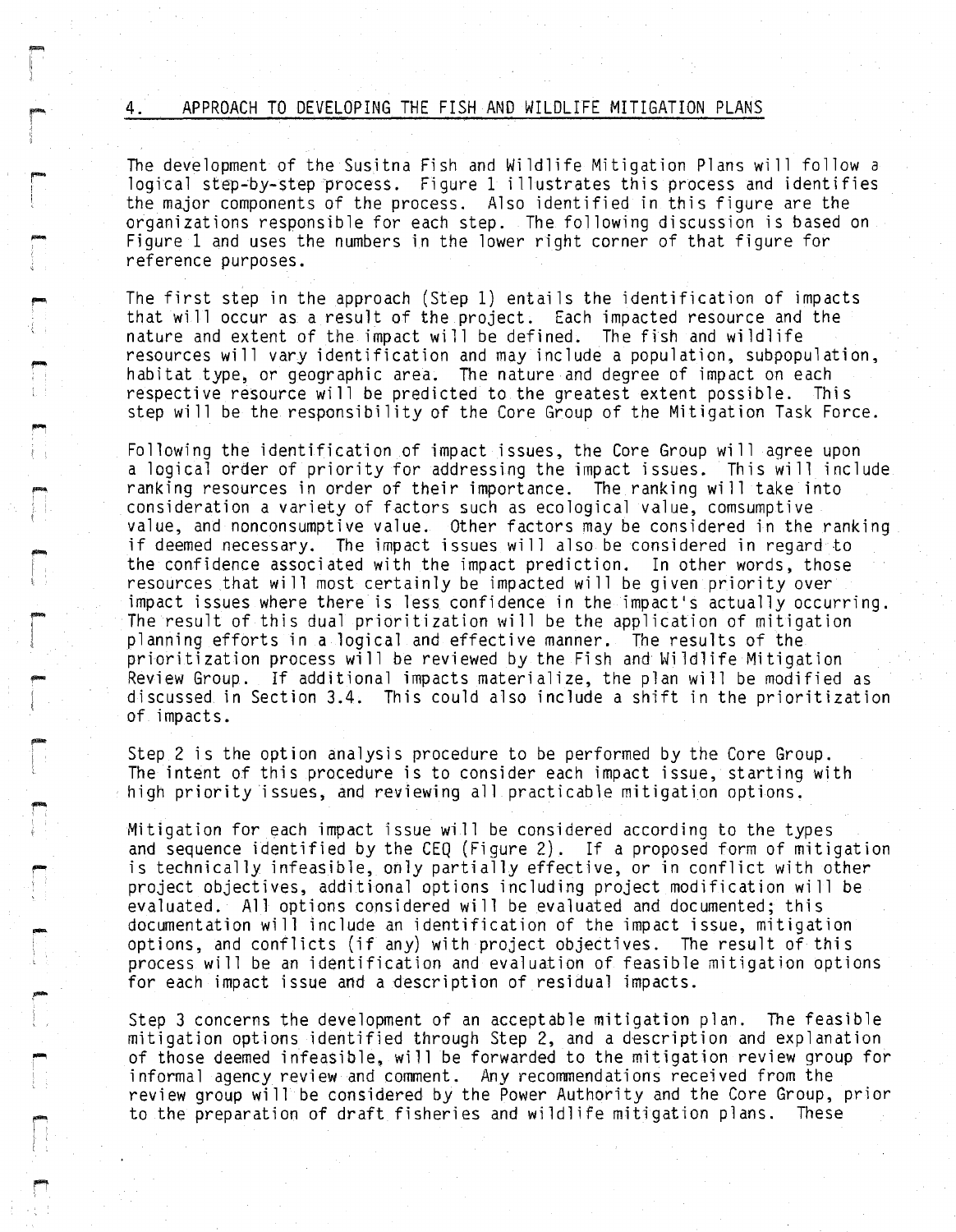draft plans will be sent to the Fish and Wildlife Mitigation Review Group for comment, revised and circulated to the agencies for formal review and comment. The plans will then be revised and submitted to the FERC as a component of the license application. The final fish and wildlife mitigation plans to be implemented will be stipulated by the FERC following discussions with the Power Authority and appropriate natural resource agencies.

**r** 

i I

> -, !

I""" I I

Additional items that may be addressed by the Core Group include an identification of organizations qualified to execute the mitigation plan and recommendations concerning the staffing, funding, and responsibilities of the mitigation monitoring team. This will be done in consultation with the Fish and Wild'life Mitigation Review Group.

Step 4 will be the implementation of the plan as agreed to during Step 3. This will commence, as appropriate, following the reaching of an agreement by all parties.

During the implementation of the plan, which will include both the construction and operation phases of the project until further mitigation is deemed unnecessary, the mitigation monitoring team will review the work and evaluate the effectiveness of the plan (Step 5). To accomplish this goal, the monitoring team will have the responsibility of assuring that the agreed upon plan is properly executed by the designated organizations. The team wi 11 be provided with the results of ongoing monitoring efforts. This will enable the team to determine in which cases the mitigation plan is effective, where it has proven to be less than effective, and also in which cases the predicted impact did not materialize and the proposed mitigation efforts are unnecessary. The monitoring team will submit regularly scheduled reports concerning the mitigation effort and, where appropriate, propose modifications to the plan. If stipulated in the FERC license, such reports would be distributed to FERC and state and federal regulatory agencies.

In the event that plan modifications are recommended (Step 6), they will be reviewed by a Core Group and appropriate options considered (Step 2). The results of the option analysis will then be passed onto the Power Authority and the resource agencies for negotiation of modifications to the plan (Step 3). Following the reaching of an agreement on the modifications, they will be implemented (Step 4) and monitored (Step 5). Any modifications to the mitigation plan will not be implemented without consultation with appropriate state and federal agencies and approval of FERC. As discussed in Section 3.4, it is the intent of the Power Authority to reach agreement with the resource agencies concerning modification of the plan prior to seeking FERC approval. The Power Authority will seek approval of the resource agencies, with FERC as the final arbitrator.

Following satisfactory implementation of any plan modifications and documentation of evidence that the goals of the modification have been reached, the mitigation planning process and monitoring will terminate (Steps 7 and 8).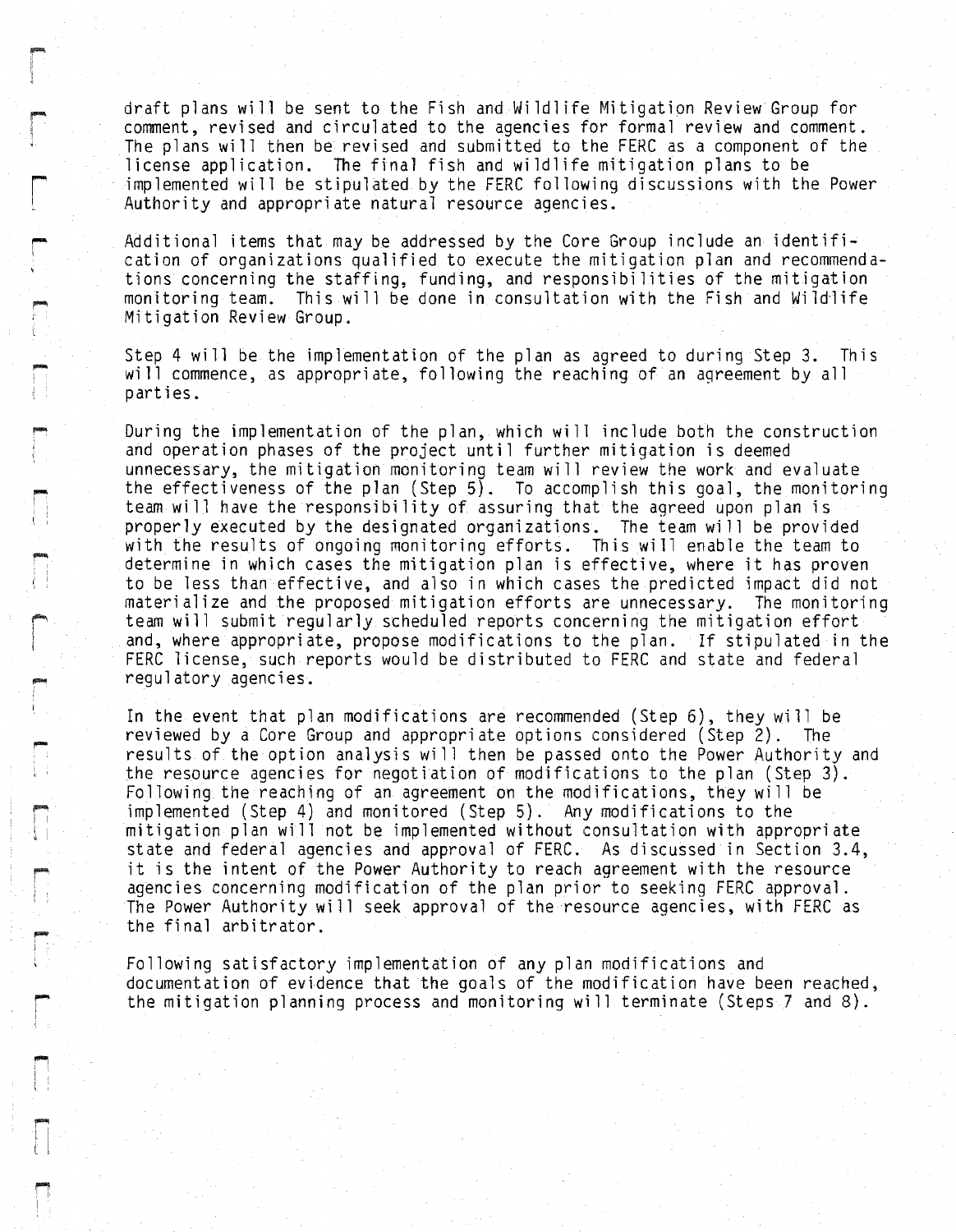